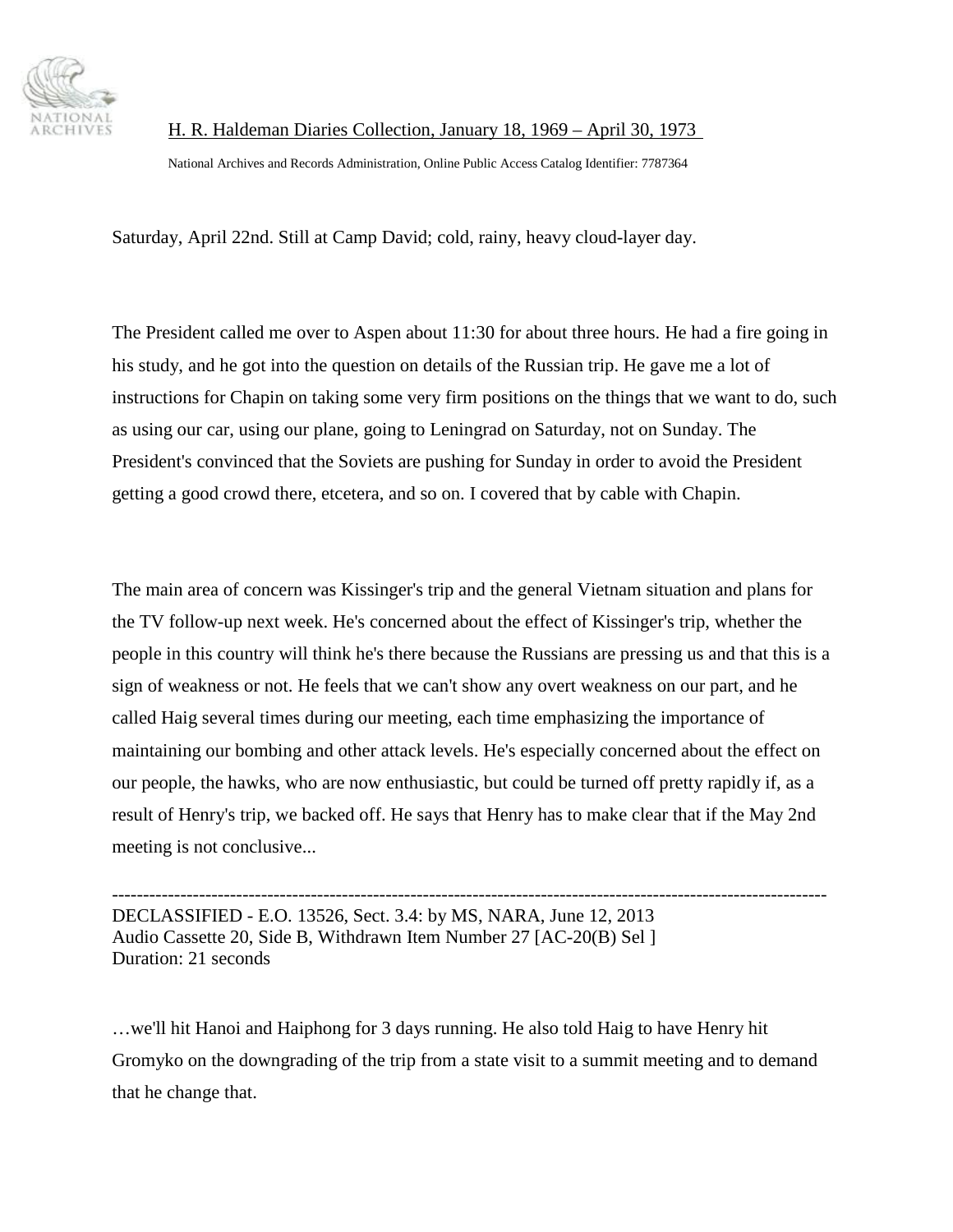

National Archives and Records Administration, Online Public Access Catalog Identifier: 7787364

Part of our plan here is Kissinger's unbelievable ego, in that he's really pushing to have the President announce his Moscow trip and make a big thing out of it. Also, apparently he hasn't followed instructions from the President as to what he's to be negotiating. He's spending his time on the Soviet Summit agenda rather than on getting Vietnam settled, and the President was clearly disturbed by the information he had received from Henry last night. He waited all day and into the evening for a message today, and the last I'd heard, it still hadn't come. It now appears that Henry won't come back until Monday, which is again the ego thing, because he was determined to have a three day meeting and he's managed to do it.

-------------------------------------------------------------------------------------------------------------------

The President then made the point that he's basically decided not to have a press conference next week, but rather to go on television for a Vietnam announcement, where he would cover the troop withdrawal question, some follow-up on Kissinger's trip to Moscow, explain why we're doing the bombing, a…

[End of tape reel AC-20(B)]

[Begin tape reel AC-21(A)]

Continuing Saturday, April 22nd; talking about the point of the President's announcement plans re: Vietnam. His feeling being that he's got to explain the background of what's been going on, and all, in an uncluttered atmosphere of a speech rather than of a press conference. He had first told me to have Safire try a draft of the speech, but then later decided not to. That he'd write it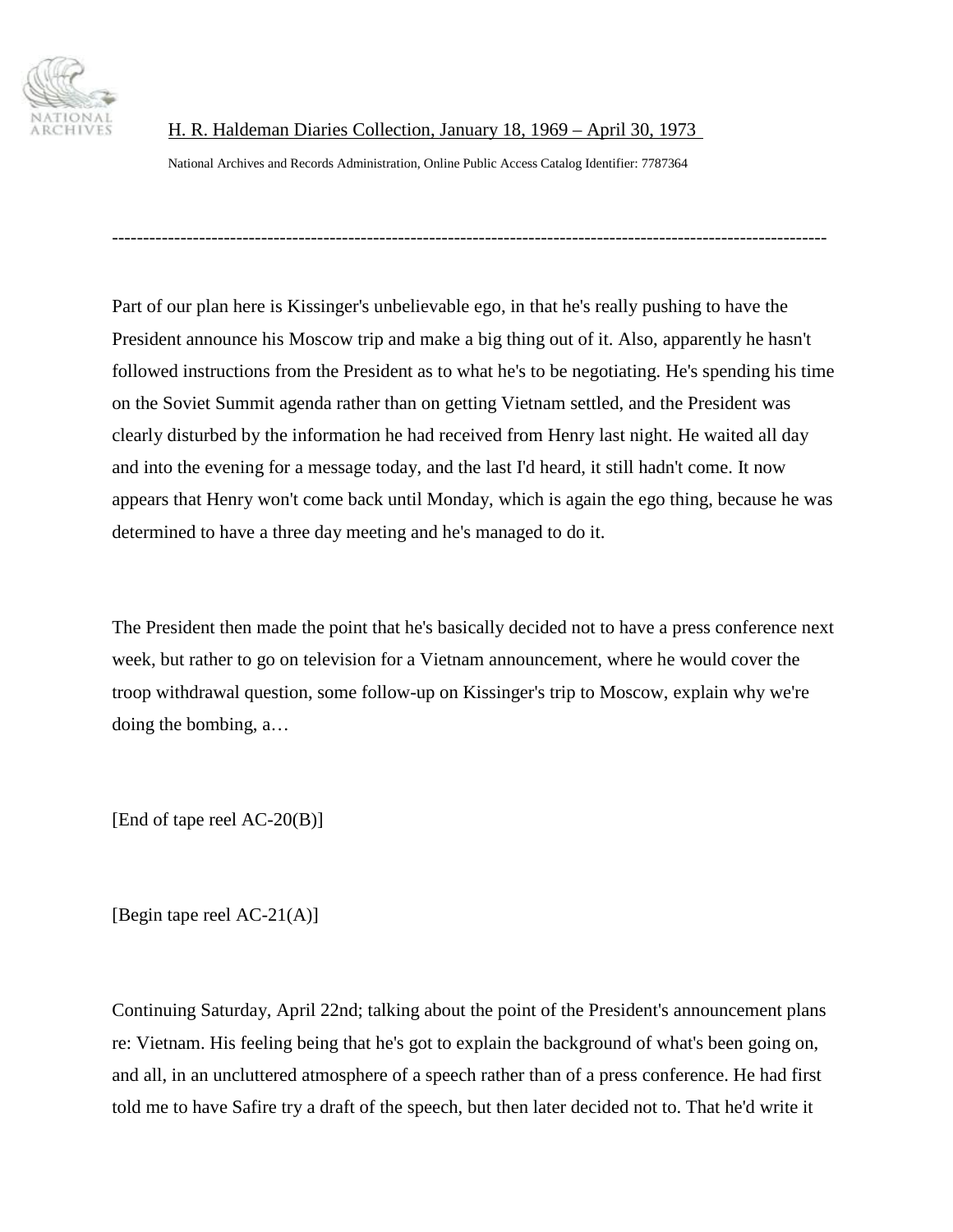

National Archives and Records Administration, Online Public Access Catalog Identifier: 7787364

himself, but he wants Buchanan to prepare a 500 word opening statement, purportedly for the press conference. In that, he wants to review what happened: that they massively invaded with Russian tanks, what, that our reaction was to respond, especially why we couldn't bug out, building up Agnew's line but cool down some, say that the South Vietnamese are fighting hard, and well that we'll stop the bombing when they stop the invasion of the South. And any other good points that the President could mention. In other words, this would be a progress report on Vietnam: why we bombed, snap back at the critics, thank the American people for their support, but without the antagonism of the press conference. He told me to tell Haig what his plan was, which would be first to announce Kissinger's trip on Tuesday, and then the President go on TV Wednesday night, make the troop announcement, and the plenary session announcement. He told me, as I said, to have Haig hold that up, but Haig says he can't. He then wanted Haig to come up this afternoon and talk with him, but Haig had other plans, so he's coming up tomorrow.

He expressed some concern about the general foreign policy PR, making the point that Haig had told him about some very interesting intelligence data that would be good propaganda, but that nobody's taking any initiative to put out. He obviously pondered this, because he called me later in the evening to say that he'd been thinking about that, and had decided that I would have to take over that foreign policy PR responsibility, and that he wanted to talk to Ehrlichman and me about it at 9:00 tomorrow morning.

I asked him at the meeting about the Connally situation. He said Connally had agreed to do his withdrawal in sort of two steps. First, he would say that he has no plans, when he resigns, he would say that he has no plans for any political activity that the President has his personal support and that of his wife. Second, he would wait till after the Democratic Convention and then come out, blast the Democrats, and announce that he was heading up the Democrats for Nixon. The President said he went through again his line with Connally, that he thought he was the only